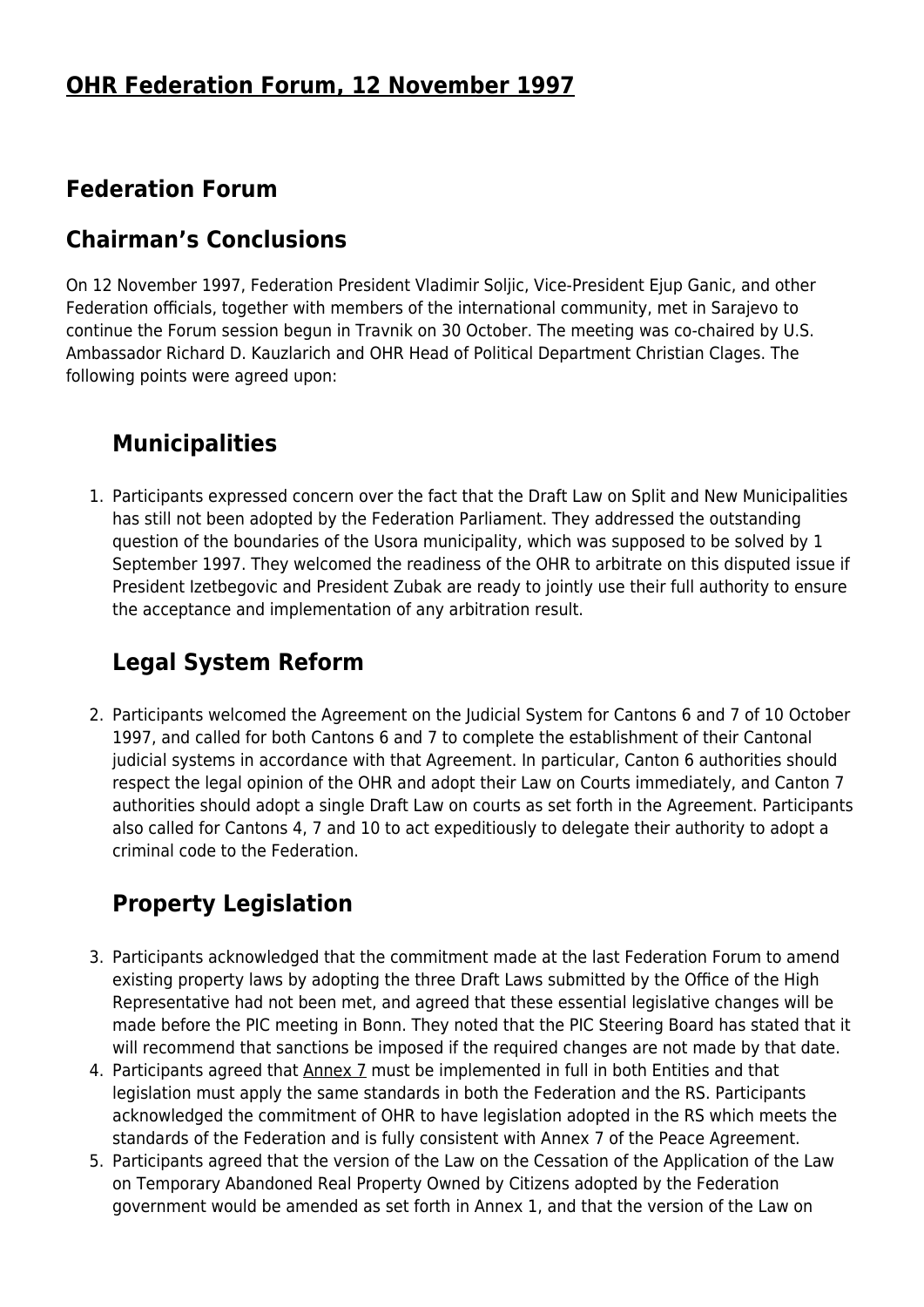Taking Over the Law on Housing Relations adopted by the Federation government would be amended as set forth in [Annex 2.](http://www.ohr.int/other-doc/fed-mtng/default.asp?content_id=3630#2) The Law on the Cessation of the Application of the Law on Abandoned Apartments will be revised in accordance with the amendments made to the preceding two laws. Participants agreed that the Law on the Sale of Socially Owned Apartments will not be applied until the Federation's property and housing laws are brought into compliance with Annex 7 of the Peace Agreement.

- 6. Participants welcomed the suggestion that a mechanism be created, with the participation of the Federation authorities, under the auspices of the Return and Reconstruction Task Force (RRTF) to address the potential effects of the proposed laws, and to formulate recommendations for alternatives for persons affected by the return of pre-war occupants. At the same time, Participants noted that housing allocation problems also must be addressed urgently, and that improvements in the methods for allocating existing housing would reduce the impact of the proposed laws. To that end, they committed themselves to working with the Reconstruction and Return Task Force to implement effective measures to address housing allocation issues, both in Sarajevo and elsewhere in the Federation. Participants took note of the remarks of the Federation Ombudsmen that many effects of these changes in law can be effectively countered when abuse due to existing housing allocation practices are revised to meet professional standards in accordance with the law. In this context, they also recognized the importance of concluding the overdue census on displaced persons in Bosnia and Herzegovina.
- 7. Recognizing that the protections afforded to pre-war occupants under the proposed law are designed primarily to ensure the right to return, Participants agreed that persons who reclaim their socially-owned apartments under the proposed laws should occupy those homes, and that restrictions on the resale of apartments reclaimed under the proposed law were appropriate for an interim period. Participants agreed that the proposed Law on the Cessation of the Application of the Law on Abandoned Apartments would be amended to include a provision which would address these concerns.

## **Privatization**

- 8. Participants agree that privatization is a very important step for the economic progress of Bosnia. Participants agree to move forward quickly on the Bank privatization and Opening Balance Sheet laws. Participants agree to seek technical assistance from USAID, WB, IMF and U.S. Treasury. The privatization laws which have already been passed will be published in the official gazette within one week from today (12 November). Participants agree that the institutions with privatization authority as specified in the law will present to the government by the end of November, a program of privatization implementation with specific deadlines. Participants are aware that for privatization to be successful there must be a context of political and macro-economic stability and an adequate institutional framework.
- 9. Participants agree that the Bank Privatization should be conducted by the Ministry of Finance and other institutions in accordance with the law.
- 10. Participants agree that the Bank Privatization and Opening Balance Sheet laws will be submitted to the Government not later than 21 November and will be submitted to the Parliament not later than 28 November and will be scheduled for fast track consideration and passage by Parliament not later than 5 December.
- 11. Participants agree that the Law on Opening Balance Sheets should include a formulation to address the ownership of state-owned immovables which has been recorded into the Court Registers in favor of the respective enterprises and banks.